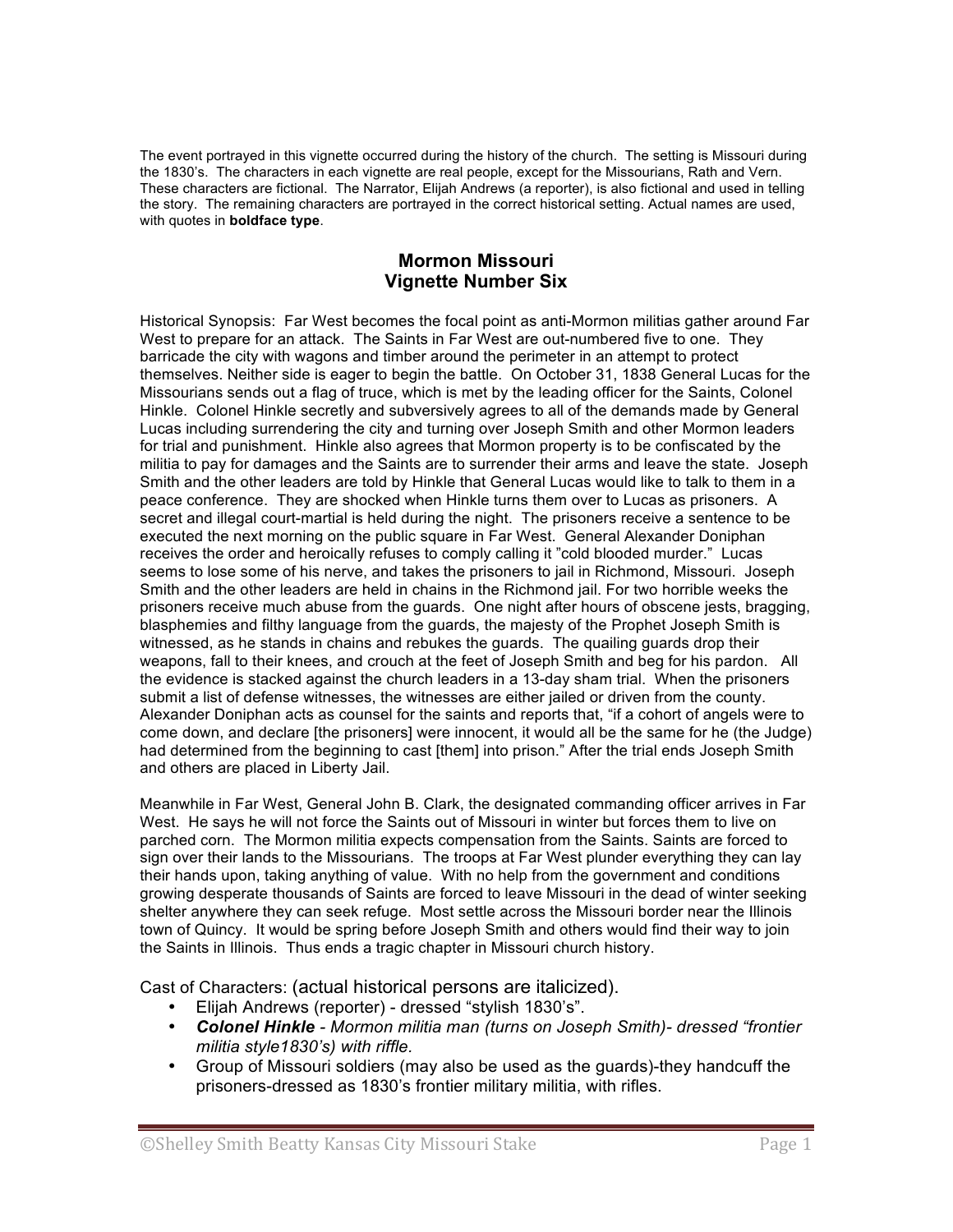- *Joseph Smith dressed 1830's style (try to copy Joseph Smith style as much as possible).*
- *Sydney Rigdon dressed " pioneer style 1830's"-imprisoned with Joseph Smith.*
- *Lyman Wight dressed " pioneer style 1830's" imprisoned with Joseph Smith.*
- *Parley P. Pratt " pioneer style 1830's"-imprisoned with Joseph Smith.*
- *George W. Robinson "pioneer style 1830's"-imprisoned with Joseph Smith.*
- *General Lucas (Missourian) dressed "Missouri military general 1830's, with riffle.*
- Group of Far West Mormons.
- Missouri Guard 1 dressed as frontier military militia 1830's, with rifle.
- Missouri Guard 2 dressed as frontier military militia 1830's, with rifle.
- Missouri Guard 3 dressed as frontier military militia 1830's, with rifle.
- Missouri Guard 4 dressed as frontier military militia 1830's, with rifle.
- Missouri Guard 5 dressed as frontier military militia 1830's, with rifle. (Guards may also be used as Missouri militiamen).
- *Nathan Tanner (Far West Mormon) dressed "pioneer* 1830's*".*
- *General John B. Clark (Missourian) dressed "Missouri military general* 1830's*, with rifle.*

Eli: (Facing the youth group) I am at Far West. Word came that the Prophet Joseph Smith wanted no more bloodshed. Colonel Hinkle, a friend to the Mormons, found Joseph Smith and told him if he would agree to a meeting with General Lucas, a peaceful agreement could be worked out. It is not surprising, but people are very excited to think that a peaceful solution might be found. The Prophet has agreed to a meeting. The Prophet wants no more bloodshed.

(Eli turns back.)

Look, there is Colonel Hinkle of whom I spoke. Oh yes! (Excited.) It is the man I have hoped to see and have heard so much, there he is, the man called a prophet by his people, Joseph Smith!

(Watching the group of men, then turns back to the youth group.)

Looks like there are several men with Joseph Smith. One, I know is his brother Hyrum. I recognize one as Sidney Rigdon. You remember, he is the one that gave the speech on the  $4<sup>th</sup>$  of July. And I believe the others are Lyman Wight, Parley P. Pratt, and George W. Robinson. I have to get closer; this should be a good story.

(Eli walks over to where the others are standing.)

(Joseph Smith and others walk up to Colonel Hinkle. All the men, except Joseph and Hyrum carried weapons.)

**Colonel Hinkle:** General Lucas has promised peace if you will put down your arms and speak with him.

**Prophet Joseph Smith:** You know, there is nothing we desire more, than to have peace.

(The men go with Colonel Hinkle and march some distance where Colonel Hinkle is waiting. The men lay down their weapons.)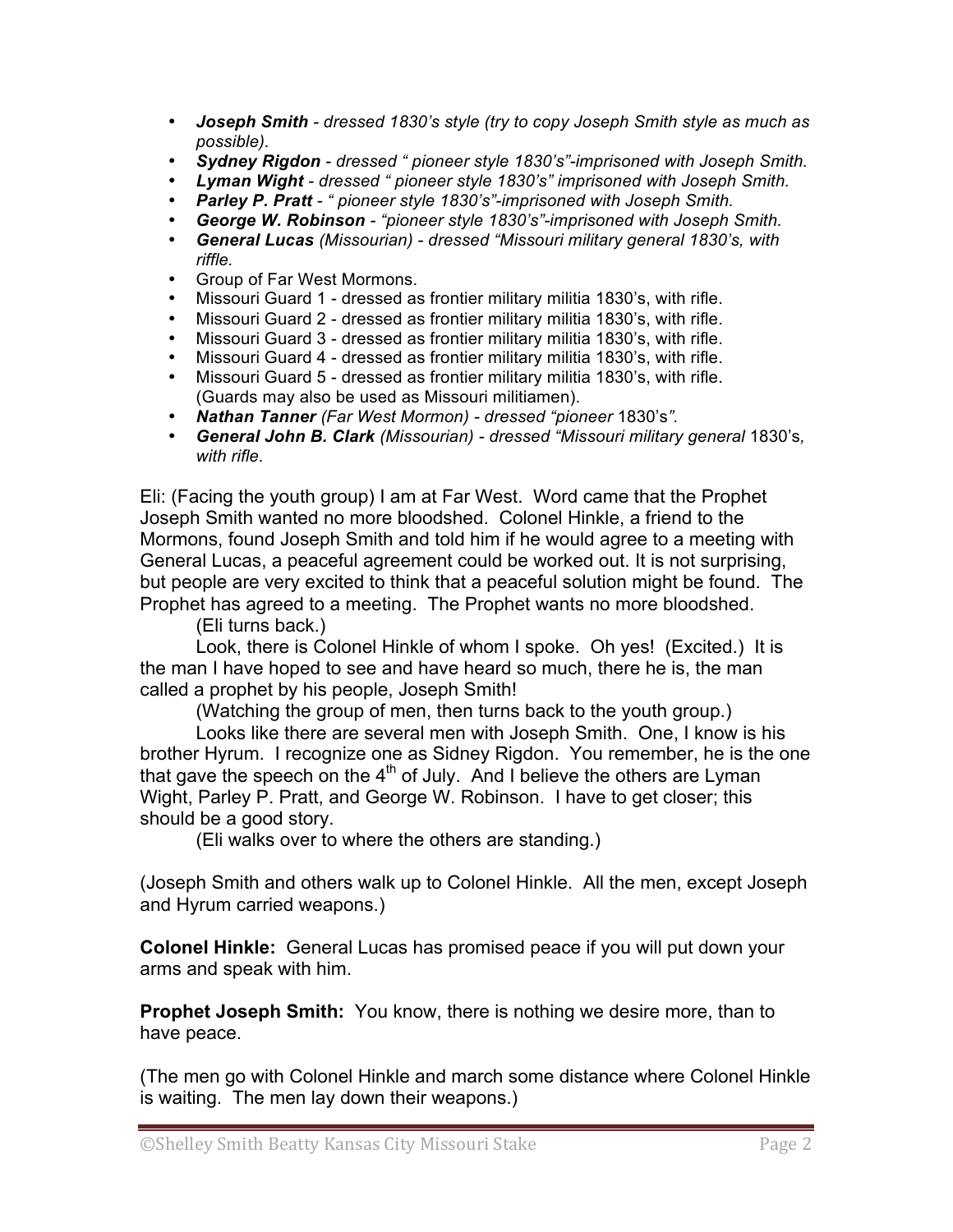(As soon as the men put down their arms General Lucas and his men surround them. Each man is grabbed and his hands tied. They all look startled. They all struggle a bit.)

**Sidney Rigdon:** What? Why Colonel Hinkle, how dare you? You have betrayed us. This was a dastardly trick!

**General Lucas:** Joseph Smith, finally I have you! You will get what you deserve. You will be tried and found guilty.

**Lyman Wight:** Guilty of what? We were told if we came peacefully and talked with you, we could find a peace between you and our people. This is an underhanded trick! These are trumped up charges. We laid down our arms in a show of peace not submission! (He turns to Colonel Hinkle) I thought you were our friend!!

(Colonel Hinkle looks away.)

**General Lucas:** We are taking you into custody.

(General Lucas walks over to his men and appears to be discussing something.)

**Prophet Joseph Smith:** Be strong men. We must pray.

(The Mormons struggle to their knees and start to pray. The guards at first seem surprised. But then, the guards pull them to their feet and push them.)

Guard: March!

Eli: I can't believe what just happened. I cannot believe authorities would act so underhandedly. It reminds me of another story in the New Testament. You know the one I mean, the name in that story was Judas.

(pause).

The next morning I find a crowd gathered in Far West to get word of their Prophet.

(A group of Mormons has appeared and Eli walks over. General Lucas marches in with several of his men.)

**General Lucas:** (Speaks directly to his men): Bring in the prisoners.

(The soldiers leave and march in with Joseph and the other men. Joseph Smith is pushed forward.)

**General Lucas:** (Looking directly at Joseph, Smith.) You have been courtmartialed and found guilty. I will make sure you will be shot!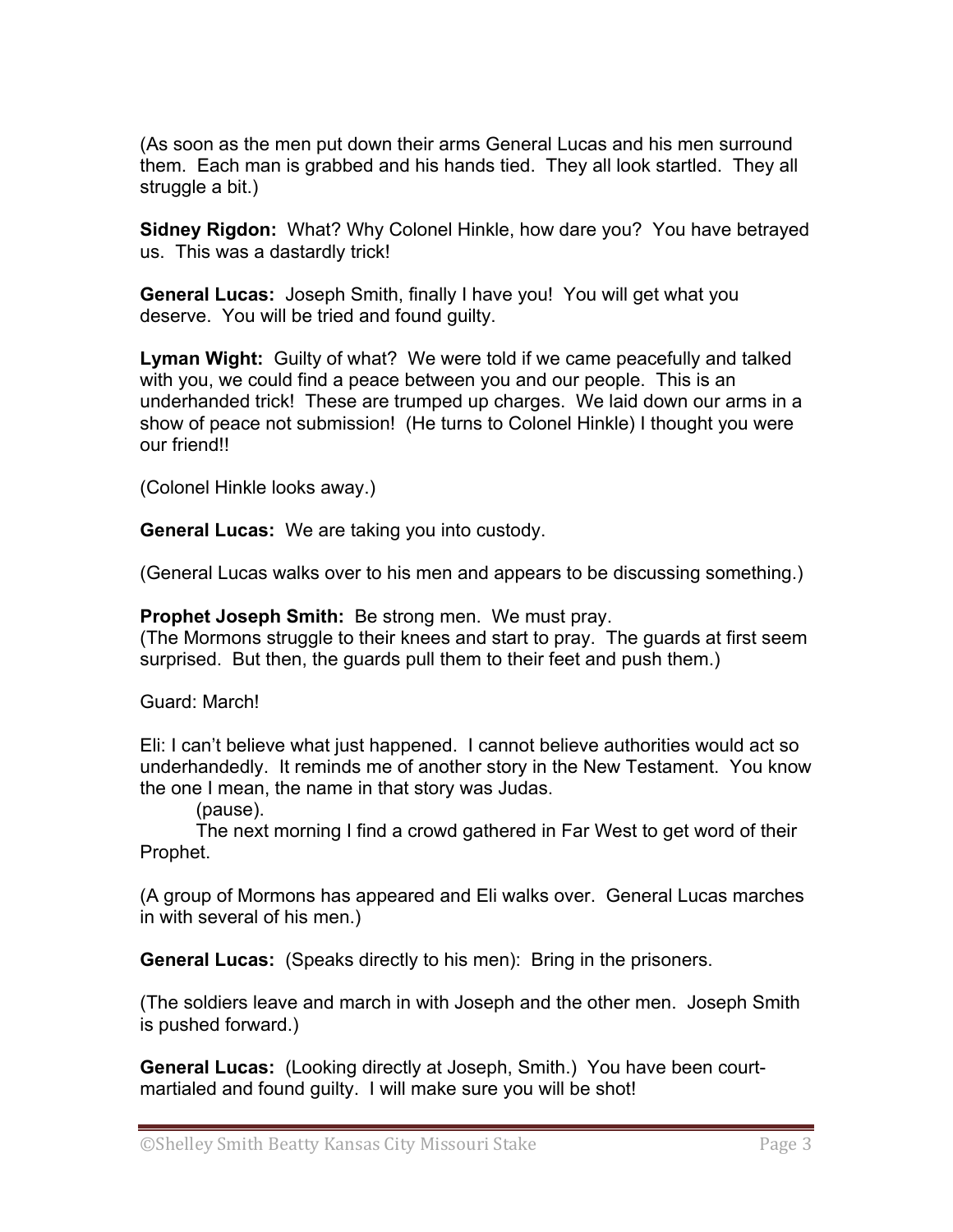(A loud gasp and some cries go up from the Mormons.)

**Sidney Rigdon:** What trial? There was no public trial. What kind of trial is it, if it is conducted in secret? When was this trial conducted, last night with only you in attendance?

**General Lucas:** My orders will be followed. I am the commander in charge here, and my orders will be obeyed. I have sent the following orders to General Doniphan.

(General Lucas waves a piece of paper and then reads from it): *'Brigadier-General Doniphan:*

### *'Sir:--You will take Joseph Smith and the other prisoners into the public square of Far West, and shoot them at 9 o'clock to-morrow morning. Samuel D. Lucas Major-General*

*Commanding'*

(A Missouri solder runs in.)

Missouri soldier: This just came in sir, from General Doniphan. I am to read it to you:

"Major-General Samuel D. Lucas: I have received your order to shoot the man Joseph Smith, his brother Hyrum Smith, and four others on the town square of Far West in the morning**.** *'It is cold-blooded murder. I will not obey your order. My brigade shall march for Liberty tomorrow morning, at 8 o'clock; and if you execute these men, I will hold you responsible before an earthly tribunal, so help me God.'" Signed,* 

*Brigadier-General Doniphan"*

**General Lucas:** (appears shocked): How dare he, how dare he disobey my orders? I will have General Doniphan court-marshaled and shot. How dare he?

(General Lucas turns to the youth group.) *As for your leader, his doom is sealed.*

(General Lucas turns back to the soldiers.)

 Take them away! Take them to prison! Have the militia take over this town. Search every house for any weapons and confiscate them. Also, take what you need from the houses. Take enough to care for all the soldiers stationed in Far West. Here is a list of others to be arrested. Arrest them immediately. No one is to come into this city and no one is to leave Far West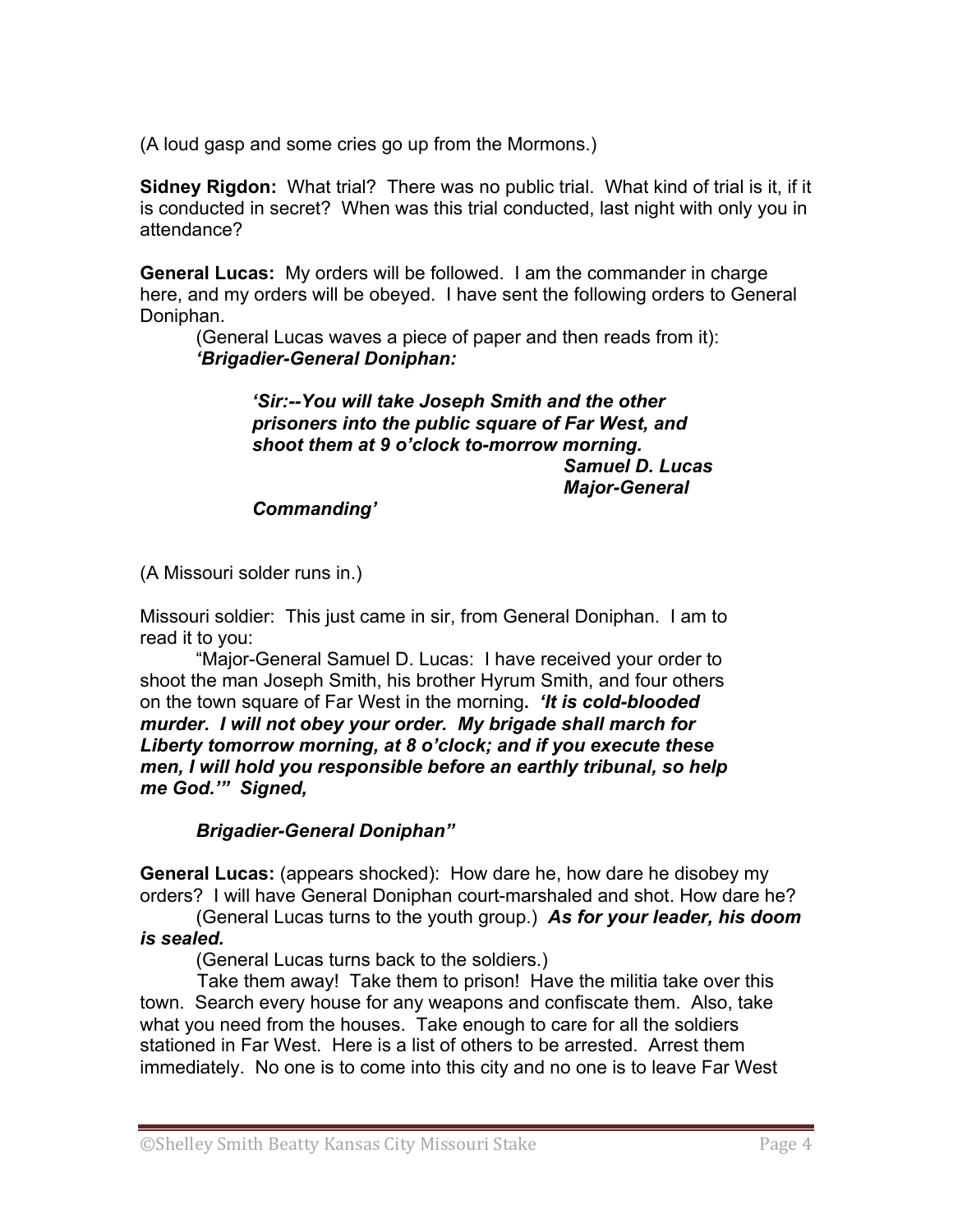except to leave the state. Far West has surrendered to me. I am in command here.

 (General Lucas turns and faces the Mormons and in a loud voice.) Citizens of Far West prepare to leave the state of Missouri or meet with the same fate as your leader.

(The prisoners are marched away.)

Eli: (Pauses a moment as they are taken away. Then he continues.) Joseph Smith and the others are imprisoned in Richmond. There is to be a public trial. General Lucas is still vowing they will be shot. As for me, I hope to get an interview with the Prophet Joseph Smith. I ride to Richmond. The men have been there for about two weeks.

(One guard is standing as sentry, the other guards are grouped together and are guarding the prisoners. All the prisoners are sitting down. They are all bound. Eli walks up to a guard.)

Eli: (Bowing to the guard.) Good day, my name is Elijah Andrews. I have a few personal items that are to be delivered to the prisoners. May I take these to them? You can search them of course, (as he speaks he tries to peer in at the group of guards and prisoners.)

Guard: Go away. No visitors.

(The group of prisoners and guards move closer to the youth group.)

Eli: (Eli turns to the youth group.) Of course I am not surprised to be turned away, but not before I witness obscene jests, oaths, dreadful blasphemies and the filthy language of the guards. (Eli shakes his head as in disbelief.) What a course people these Missourians, even in uniform.

(The guards are boasting very loudly. They are also chewing, spitting and laughing very loudly.)

(Eli stops turns back and watches the scene unfold before him.)

Guard 1: Well, well, we dun ketch'd ourselves sum live vermin'. Ole' Joe Smith hisself. Lookit at 'em, all dun up, like some namby- pamby. We gotcha' now Joe. Wher's ya horns Joe?

Guard 2: Gosh durnnit. Let's has sum' fun with th' Mormonites. I got muh head bang' up rit good in Gallatin. I wanna retu'n th' fav'r an' knock a few heads aroun'.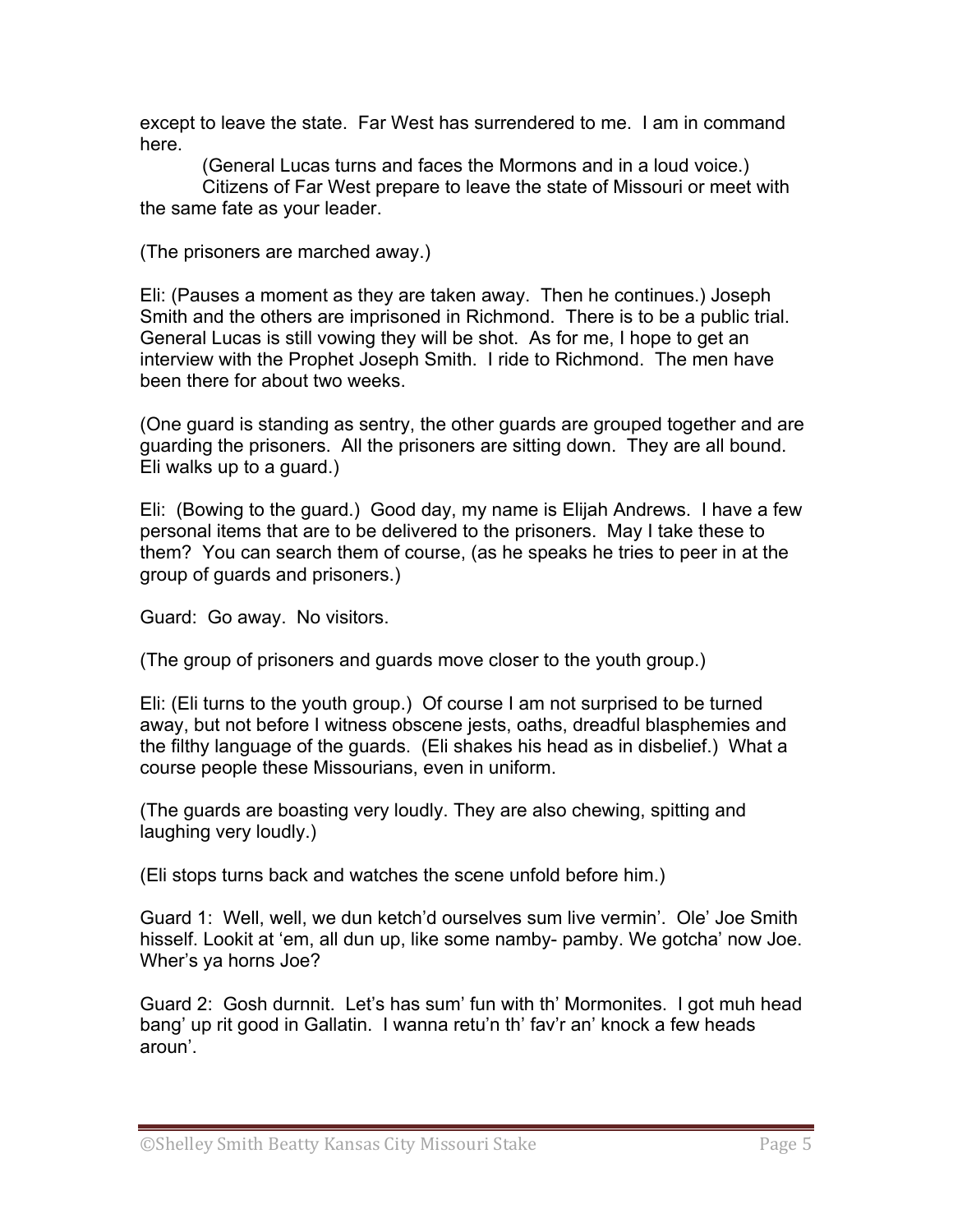Guard 3: I jus tired of 'em prancin' a high flu' tin' lik' an' actin' lik' thay all holy an' somethin' . How'd ya like 'em callin' this place Ziuun? It's Missoura! An' dun't ya fergit it.

Guard 4: Ya shoudda see'd 'em beggin fer mercy ov'r at th' Mill. Tha blacksmith shop wuz a reg'lar deathtrap, it wuz lik' a shootin' ducks inna barr'l. I shoot tha youngin' too , ya knw'd *"Nits will make lice, and if he 'ad lived he 'ad becume a Mormon*. I git me thes' boots fur nuttin' offa 'em dead Mormons ov'r thar'.

Guard 5: I wuz inna raidin' party. I git me a cu'ple head of cattle an' harses too. An' cum ta thin' of it, nice lookin' li'l fillies those young Mormon girls.. gosh durnnit I jus' had me a li'l fun an' i… (stops suddenly when hears the noise of Joseph Smith standing up)

# **Prophet Joseph Smith:** (rises and faces the guards and points at them): *Silence, ye fiends of the infernal pit! In the name of Jesus Christ I rebuke you and command you to be still; I will not live another minute and hear such language. Cease such talk, or you or I die this instant!*

(All the guards stand as if frozen then drop their weapon, two guards drop to the floor. A couple guards silently slink away and sit down. The others crouch at the feet of Joseph Smith as if begging for mercy.)

(Long silence.)

Eli: (slowly turns to the youth group) I believe I have just witnessed one of the most powerful speeches ever delivered in the history of mankind. At the risk of his life, I just watched an imprisoned man, bound in chains, stand and rebuke those who held him hostage at gunpoint. I cannot help but marvel at the majesty of the man Joseph Smith.

(Eli pauses for a moment.)

The guards remained silent as if unable to utter a sound. Not another word was heard until a change of guards occurred.

Let's head back to Far West. Far West has been forced to surrender and is being held hostage.

(Eli takes a few steps. A table has been set up with a soldier sitting at the table. There are piles of paper is sitting on the table. A few Mormons are lined up, looking very despondent.)

There, look a table has been set out on the public square. I wonder what is going on.

(Eli walks closer and watches for a moment.)

Every Mormon has been forced to deed away all their land and property. They were given no choice. They received nothing in return.

(Ell pauses a moment and then walks up to one of the Mormons moving away from the group at the table.)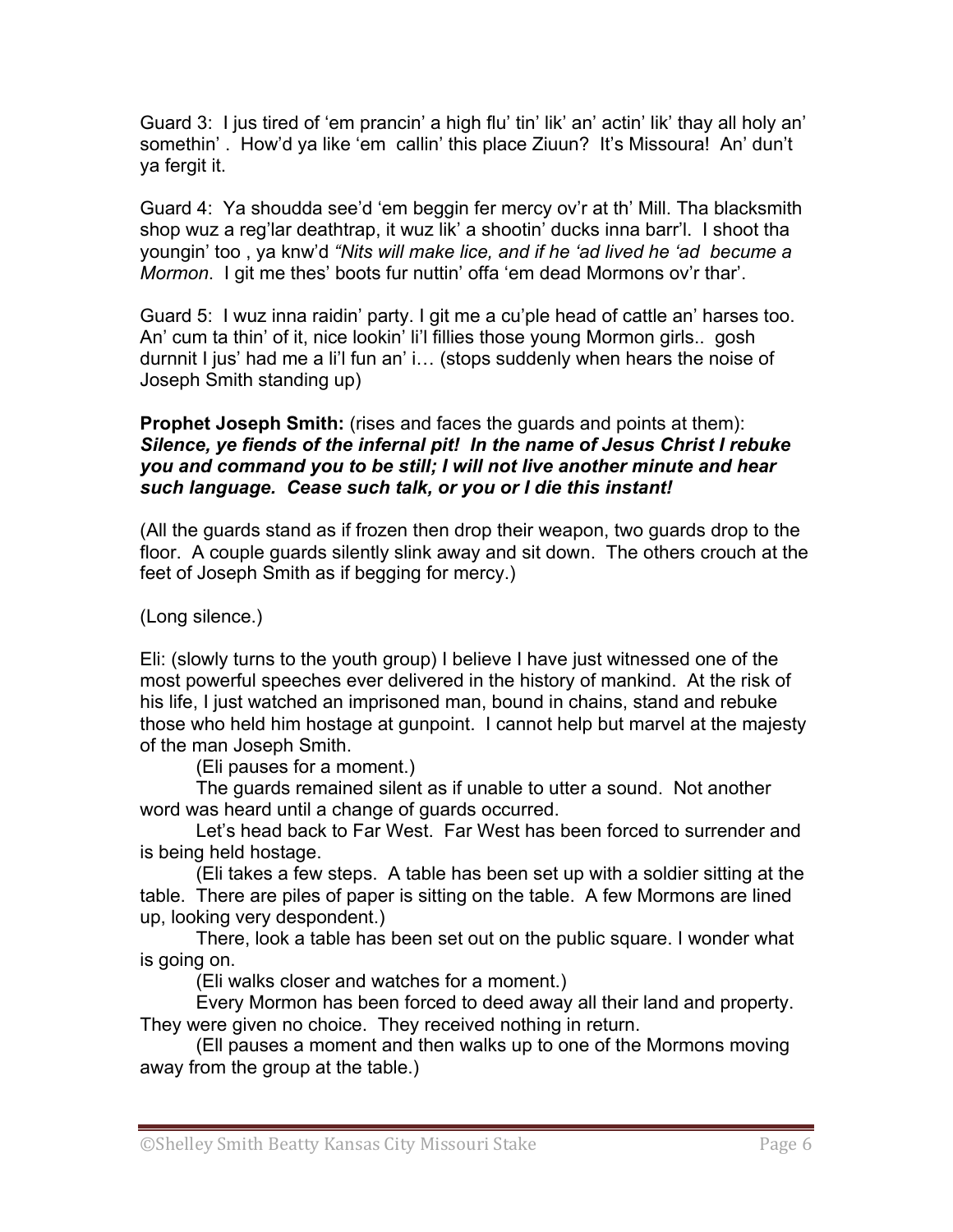Excuse me my name is Elijah Andrews. Would you mind telling me your name?

**Nathan Tanner:** Good day, sir. My name is Nathan Tanner.

Eli: Where you forced to give up the deed to your property?

**Nathan Tanner:** Yes, I was forced to sign. I was given nothing in return for my farm and land.

Eli: Nathan what happened when you were forced to sign over your lands to the Missourians?

**Nathan Tanner:** *I signed the deed, but I balked when the guards ordered me to raise my hand and swear I was acting on my free volition. I raised my hand and sarcastically said, "I raised my hand and waved it over the bayonets and said it looks like a free voluntary act and deed at the point of the bayonet." One of the guards then knocked me senseless and I was dragged back into a compound. A little later, four gruff looking men rode across the square to me and one of them accosted me and said, "How do you feel Mormon, as much like fight as ushel?" I retorted, "I feel about the same." The Missourian [then] cocked his rifle and invited me to come ahead [and fight.] I just boiled over and shouted, "You poor pusillanimous coward curs that will draw fire arms on a bare-handed man. Git down off from your horses and down your arms and come at me two at a time and see if I don't thrash the ground with you." The Missourian [then] back[ed] off, and said, "I brought my arms to fight with." I told him, "Yes, you need them."*

Eli: Thank you for telling me. Would you mind if I use your story in my newspaper report?

**Nathan Tanner:** No, sir. Everything I said was the truth and people should know what they are doing to us.

(Eli again turns and walks a few steps toward the youth group. He is writing in a small notebook as he walks. Eli faces the youth group.)

 Eli: Living in Far West after the surrender and the arrest of their leaders was difficult for the Mormon people. General John B. Clark was designated by the governor to come and be the commanding officer of Far West. He was the final authority in Far West. No one was allowed to leave the city, except to leave the state. Everyone was starving, but tried to exist on parched corn. I really had nowhere else to go. The Mormons treated me better than the Missourians, and even though they were starving, they shared what little they had with me. I wasn't sure what was going on outside of Far West, but I did witness what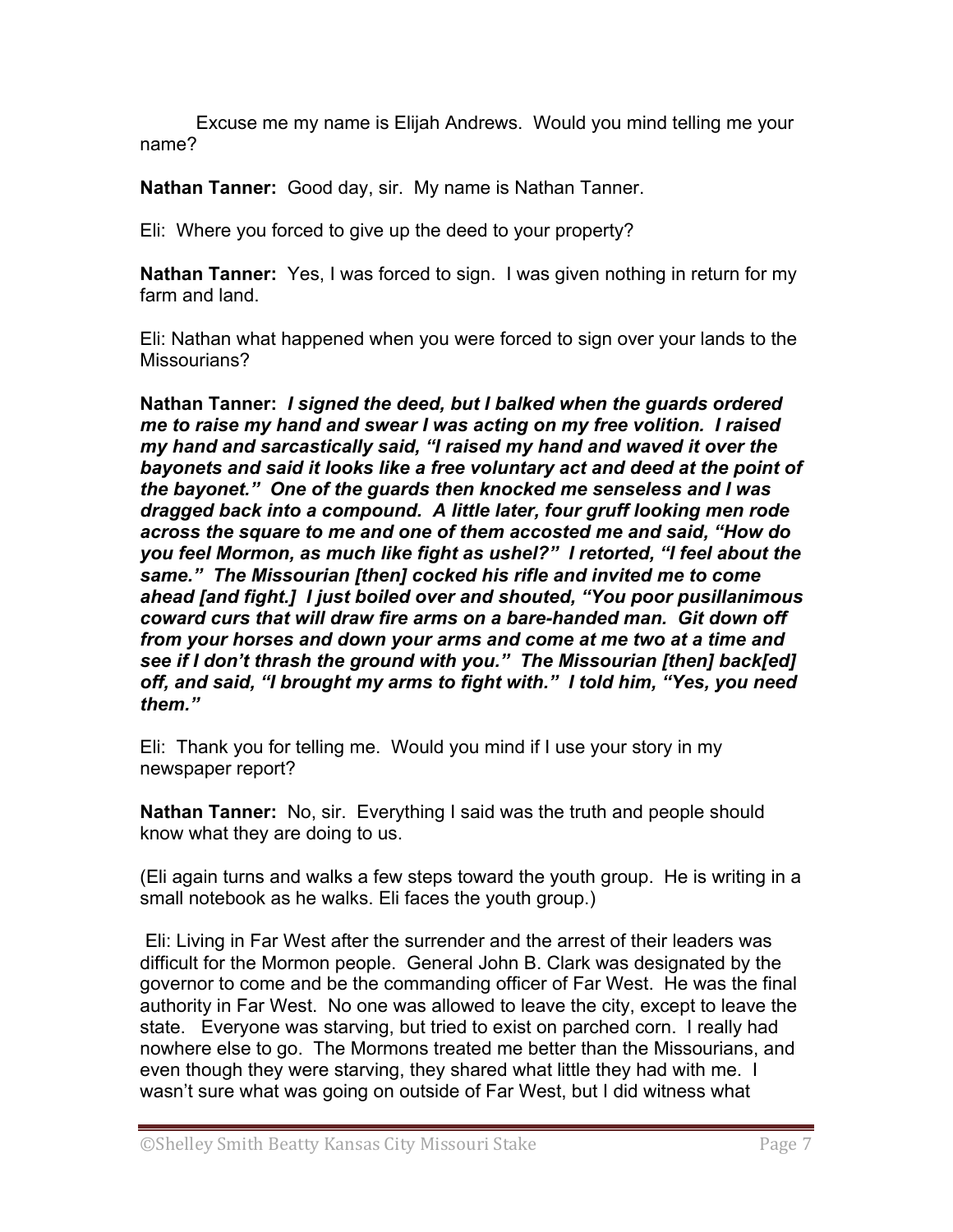happened in Far West. I reported to my paper the speech General John B. Clark made to the citizens of Far West on November 6, 1838.

**General John B. Clark: Winter has come upon us,** *I will not force you out of the state in the depths of winter,* **even though you were commanded to leave.** *For this lenity you are indebted to my clemency. I do not say you shall go now, but you must NOT think of staying here another season, or of putting in crops…As for your leaders, do not once think—do not imagine for a moment—do not let it enter your mind that they will be delivered, or that you will see their faces again, for their fate is fixed—their die is cast their doom is sealed.*

Eli: In mid-November a thirteen-day trial began, presided by circuit judge Austin A. King. The evidence was stacked against the Church leaders. When the prisoners submitted a list of defense witnesses, the witnesses were systematically jailed or driven from the county. I did finally get an interview from Alexander Doniphan, counsel for the Saints. Most notably, he told me, **"If a cohort of angels were to come down and declare [the Mormons] were innocent, it would all be the same; for the judge has determined from the beginning to cast [the Mormons] into prison."** At the end of the trial, Judge King bound Joseph Smith and five others over for further prosecution and ordered them placed in Liberty Jail in Clay County. Parley P. Pratt and several others were to remain confined in Richmond and most of the other prisoners were released.

# (Eli pauses a moment.)

I was finally allowed to travel to Liberty. I wanted to see the jail in which the prisoners were being held. The claim is that it is impossible to escape from Liberty Jail. Liberty Jail is really a dungeon. Prisoners are placed in the basement of the stone structure. It has a rough stone floor and is of a height that the prisoner cannot stand fully erect. It is a cold cramped confinement. There is one opening, a trap door, which opens to the main level.

# (Eli shakes his head.)

The Mormon prisoners were not given beds or even cots upon which to sleep, but given some straw, which was rarely if ever, changed. The food given to the prisoners was coarse and sometimes contaminated, so filthy that one could not eat it until driven by extreme hunger. People have told me that on at least four occasions, the prisoners had poison administered to them in their food. They were violently ill that for days and alternated between vomiting and a kind of delirium, not really caring whether they lived or died.

(Eli pauses for a moment.)

I received word that a grand jury found the prisoners guilty of, "murder, burglary, arson, larceny, theft, and stealing." They were to be held until spring for a trial. None of the Mormons were going to be allowed to stay until spring. There will be no one left to witness for these men.

(Eli pauses.)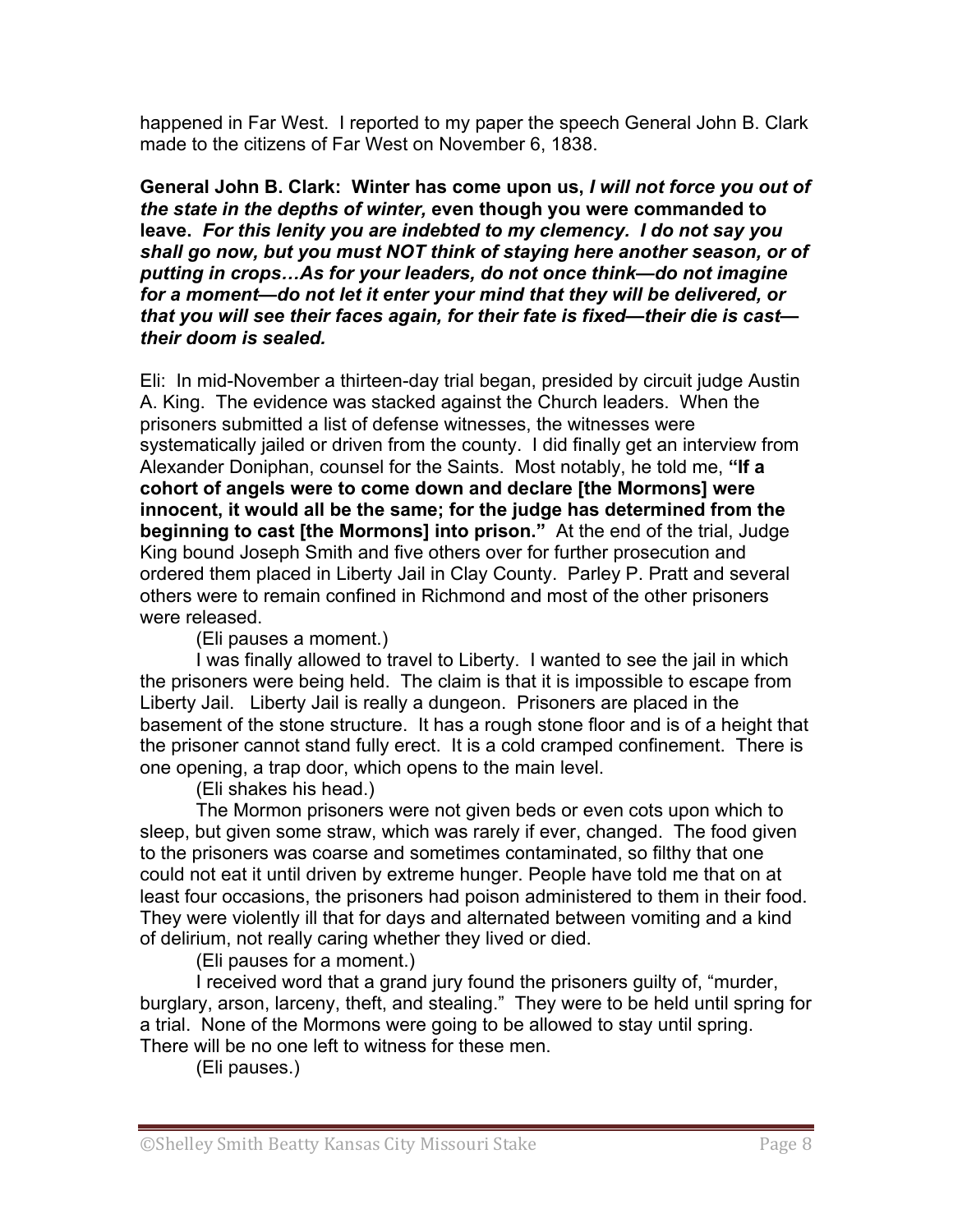### I journeyed back to Far West*. I contemplated, with sadness, the change that had taken place in such a brief period. Many residences were deserted and desolate. My feet, as I stepped towards the thresholds where once I met with friendly greetings, awoke no responsive echoes.*

The surrender of Far West occurred in November and even though they were told they could stay until spring, the Missourians clamored for the instant removal of the Mormons. And it was not just the Mormons in Far West but also all Mormons in Missouri. They were all being forced to leave in winter. The old and young, the sick and feeble, delicate women, and babies, almost without food and clothing, all were compelled to abandon their homes…Valuable farms were traded for a yoke of oxen, an old wagon, or anything that would furnish the means of transportation. Many of the poorer Mormons were compelled to walk. The chilly blasts of winter howled around them and added to their discomfort.

That winter from 10 to 12 thousand Mormon men, women and children still hounded and pursued by their merciless oppressors, all fled from Missouri, leaving in their places their bloody footprints on the snow of their frozen pathway. Crossing the icy Mississippi, they cast themselves, homeless, plundered, and penniless on the hospitable shores of Illinois. The main body of the Mormons was now beyond the reach of the Missourians.

Their pitiable condition and the tragic story of their wrongs awoke widespread sympathy... This inhumane treatment seemed to create the beginning of a change in Missouri; public opinion was turning against Governor Boggs. I am sure that was why he petitioned for a change of venue of the trial of Joseph Smith and the others. The Governor had the prisoners removed from Liberty Jail to be taken to Boone County for trial. Some say the prisoners overpowered the guards and made their escape. But most, along with myself, believe they were allowed to escape. It certainly saved Governor Boggs from an embarrassing situation. He had lost too must political power in the state and needed to change public opinion. It was an easy solution for him.

So, for the fifth time in less than ten years many of these Mormons left their homes and had to start over, again. Although the last several months in Far West were marred by financial disaster, bitter persecution, and expulsion from Missouri most of the members I interviewed did not loose sight of their divine destiny. Nothing would stop them.

Let me quote from a letter Joseph Smith wrote to his the people at Far West*, "As well might man stretch forth his puny arm to stop the Missouri river in its decreed course, or to turn it up stream, [we will not be stopped, nothing will] hinder the Almighty from pouring down knowledge from heaven upon the heads of the Latter-day Saints."* 

It would seem the Mormons lost everything but their faith

(Eli starts to walk away, stops, and then turns back.)

What's that you ask, "Where am I going?" Well, it seems I will toss my lot in with these people. I've already sent my letter of resignation to my editor in Washington D.C. I hear the Mormons plan to open a printing office and publish a newspaper in their new place, wherever that may be. I hope they will have a job for a reporter.